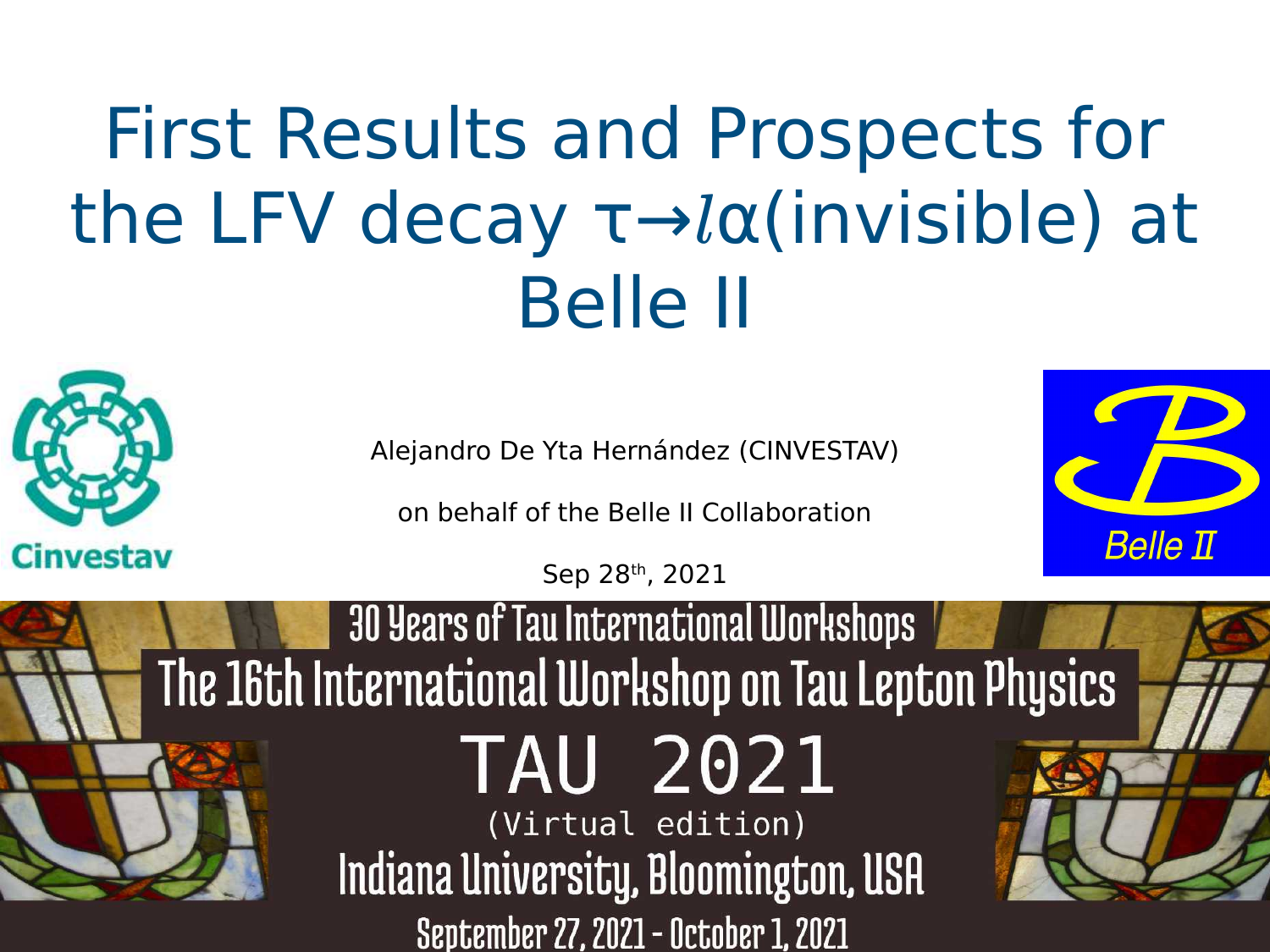## Introduction

- ◆ Search for the LFV decay channels: τ→eα and τ→μα being  $α$  a BSM invisible particle.
- This decay appears in several NP models: Axion-like particles, Z' gauge boson, etc.
- **Idea**: Search for a two body decay.

The momentum spectrum of the signal lepton will manifest as a peak in the τ rest frame with a position depending on the  $\alpha$ 



### **Previous searches**

 $\neg$  T-

 $\rightarrow$ e $\alpha$ 

 $\blacksquare$   $\tau$   $\rightarrow$   $\mu\alpha$ 

 $0.06$ 

0.05

0.04

0.03

 $\rightarrow \ell \nu \overline{\nu}$ 

- $\bullet$  Mark III (1985, 9.4 pb<sup>-1</sup>)
- $\triangleleft$  ARGUS (1995, 472 pb<sup>-1</sup>)

Z.Phys. C68 (1995) 25-28

**ARGUS**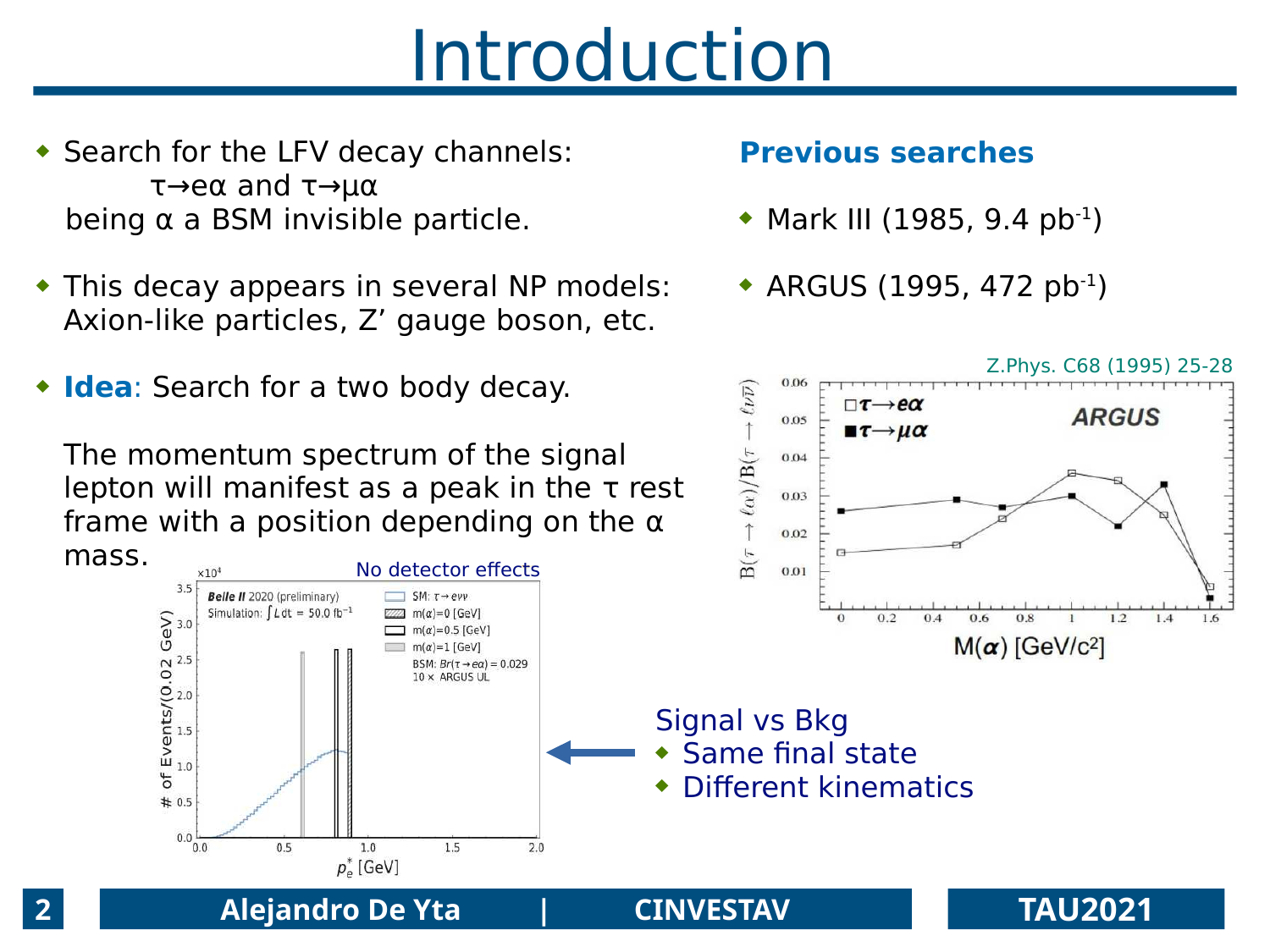# SuperKEKB Collider

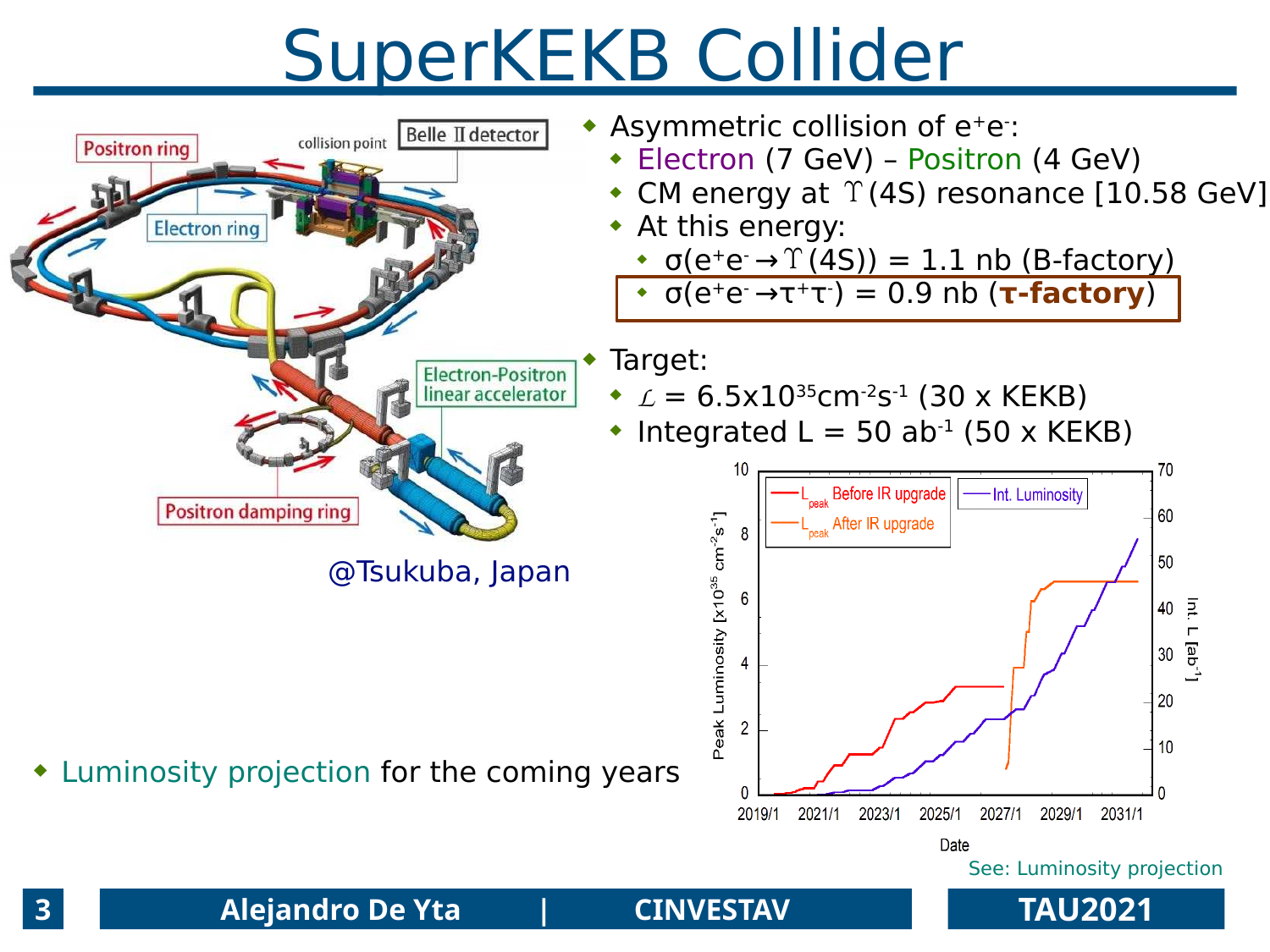### Belle II at SuperKEKB



See: [Luminosity projection](https://confluence.desy.de/display/BI/Belle+II+Luminosity#BelleIILuminosity-Luminosityprojectionplot(planforthecomingyears))

 Regular data-taking despite Covid-19 pandemics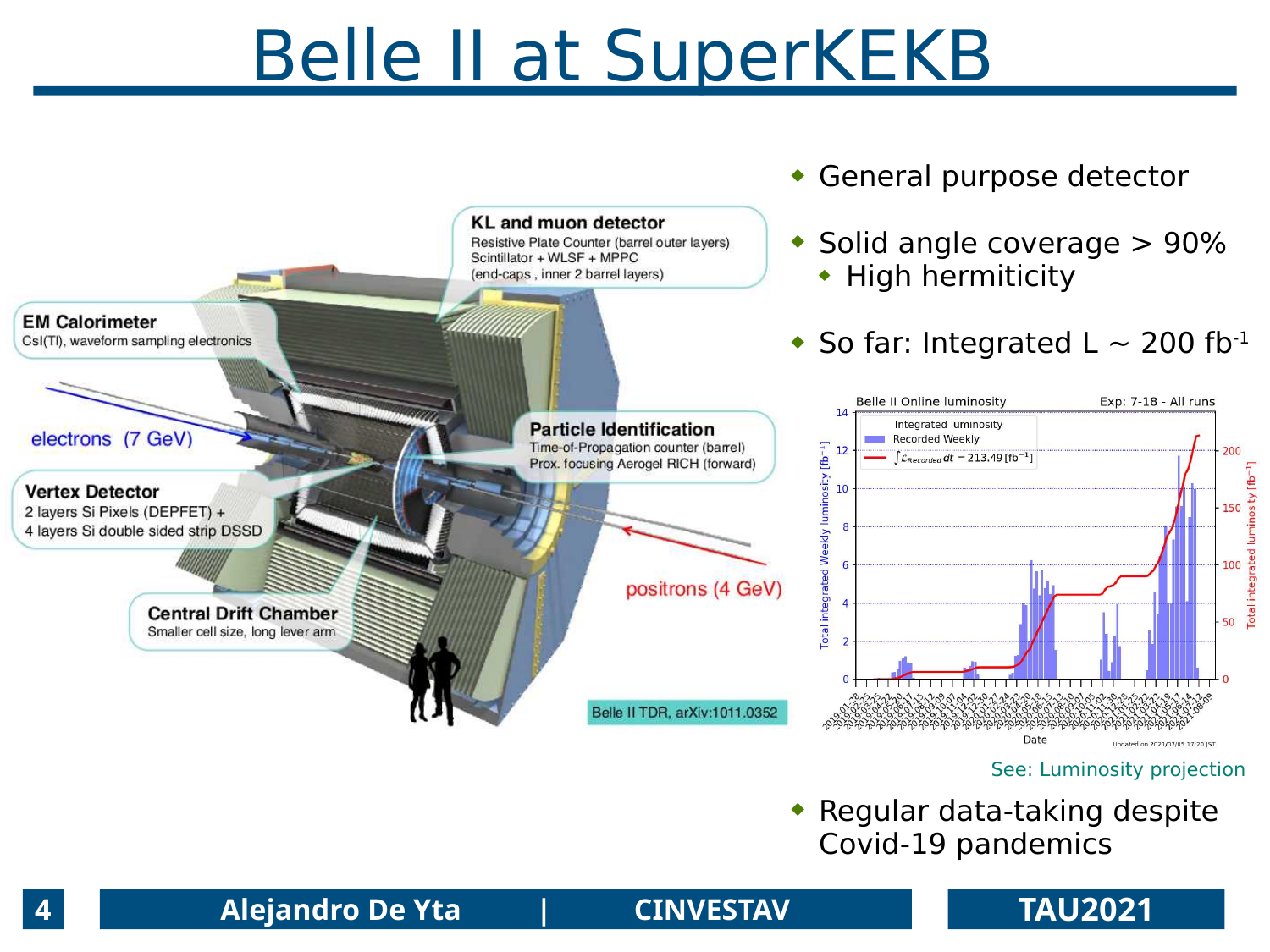## Event selection

- $\bullet$  3x1 prong  $\tau^+\tau^-$  events:
	- $\rightarrow$   $\tau \rightarrow l\alpha$  &  $\tau \rightarrow 3\pi v$
	- Exactly 4 tracks per event
	- **Hemisphere separation using thrust vector** 
		- 1 track in the signal side
		- \* 3 tracks in the tag side
- Dominant bkg: **τ→***l***νν**
	- We can not suppress it
	- We optimize for
		- e<sup>+</sup>e<sup>-</sup> → τ(3πν)τ(*lν*ν)
- Other bkgs:
	- ττ (no 3x1)
	- $B\overline{B}$ , qq, ee(γ),  $\mu\mu(\gamma)$
- ◆ Preselection cuts:





$$
V_{thrust} = \frac{\sum_{i} |\vec{p}_i^{cm} \cdot \hat{n}_{thrust}|}{\sum_{i} |\vec{p}_i^{cm}|}
$$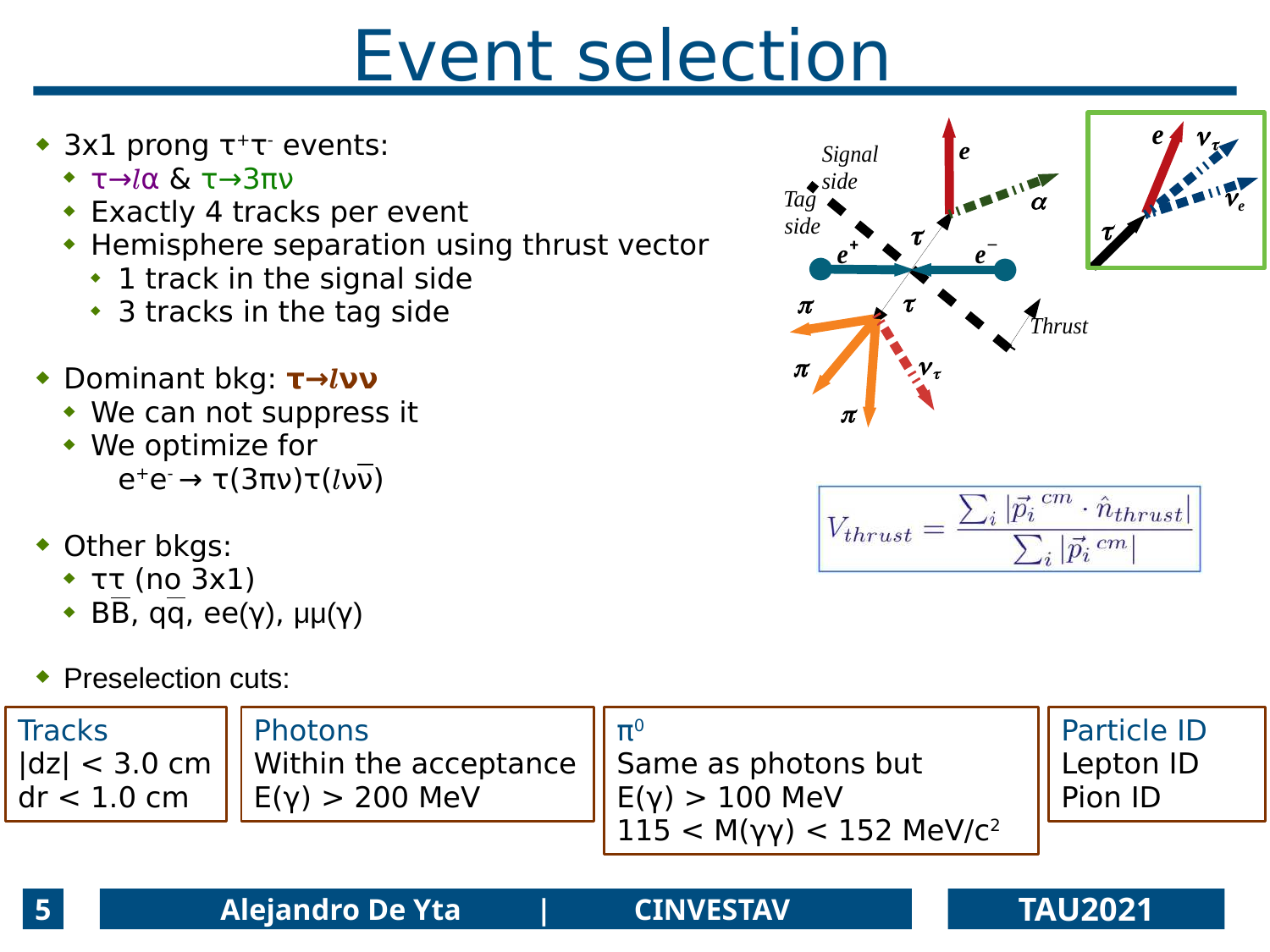# Background suppression I

- Vertex fit
	- 3-prong side (reject failed fits)
- **Neutrals** 
	- $\arrow$  #γ<sub>1prong</sub> = #γ<sub>3prong</sub> = 0
	- $\;\star\;$  #π $^0$ <sub>1prong</sub> = #π $^0$ <sub>3prong</sub> = 0
- 3-prong tracks with asymmetric  $p_t$  cuts
	- Ranking the  $p_t$  (leading, sub-leading, third)
	- Optimal cuts based on the figure of merit

$$
FOM = \frac{S}{\sqrt{S+B}}
$$

- Electron channel
	- Leading  $p_t > 0.69$  GeV/c
	- Sub-leading  $p_t > 0.29$  GeV/c
	- $\cdot$  Third  $p_t > 0.08$  GeV/c

### Muon channel

- Leading  $p_t > 0.47$  GeV/c
- Sub-leading  $p_t > 0.17$  GeV/c
- Third  $p_t > 0.04$  GeV/c



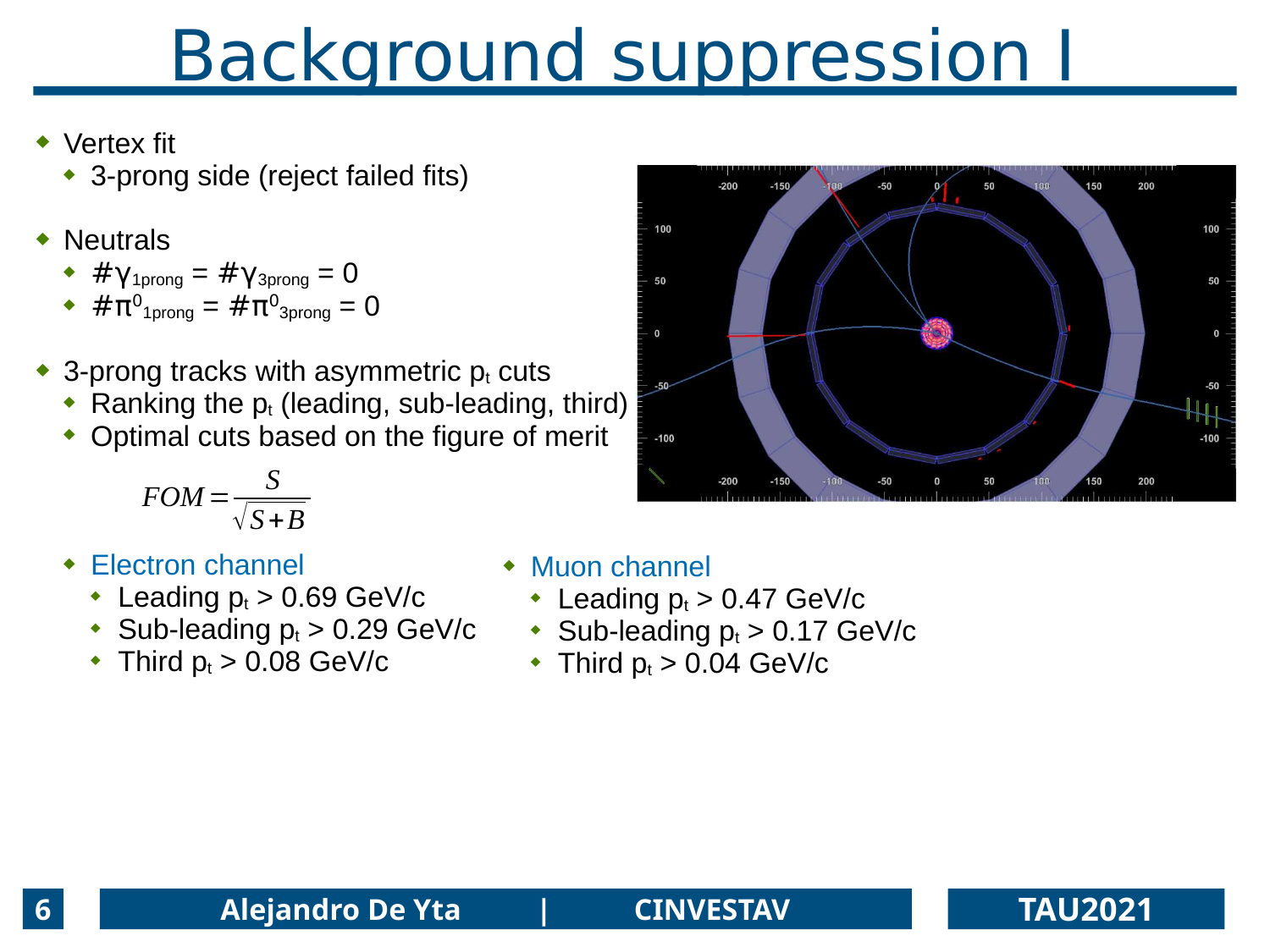# Background suppression II

### Variables:

- Thrust of the event
- $\cdot$  Invariant mass of the 3-prong system
- Energy of the 3-prong system
- $\bullet$  Cuts optimized by the figure of merit:  $FOM=$  *S* √*S*+*B*



- $\cdot$  0.9 < thrust < 0.99
- $\cdot$  0.5 < Inv M(3-prong) < 1.7 GeV/c<sup>2</sup>
- $1.2 < E_{CMS}(3$ -prong)  $< 5.3$  GeV
- $\cdot$  0.9 < thrust < 1.0
- $\cdot$  0.4 < Inv M(3-prong) < 1.7 GeV/c<sup>2</sup>
- $\cdot$  1.1 <  $E_{CMS}$ (3-prong) < 5.3 GeV

### **7 Alejandro De Yta | CINVESTAV TAU2021**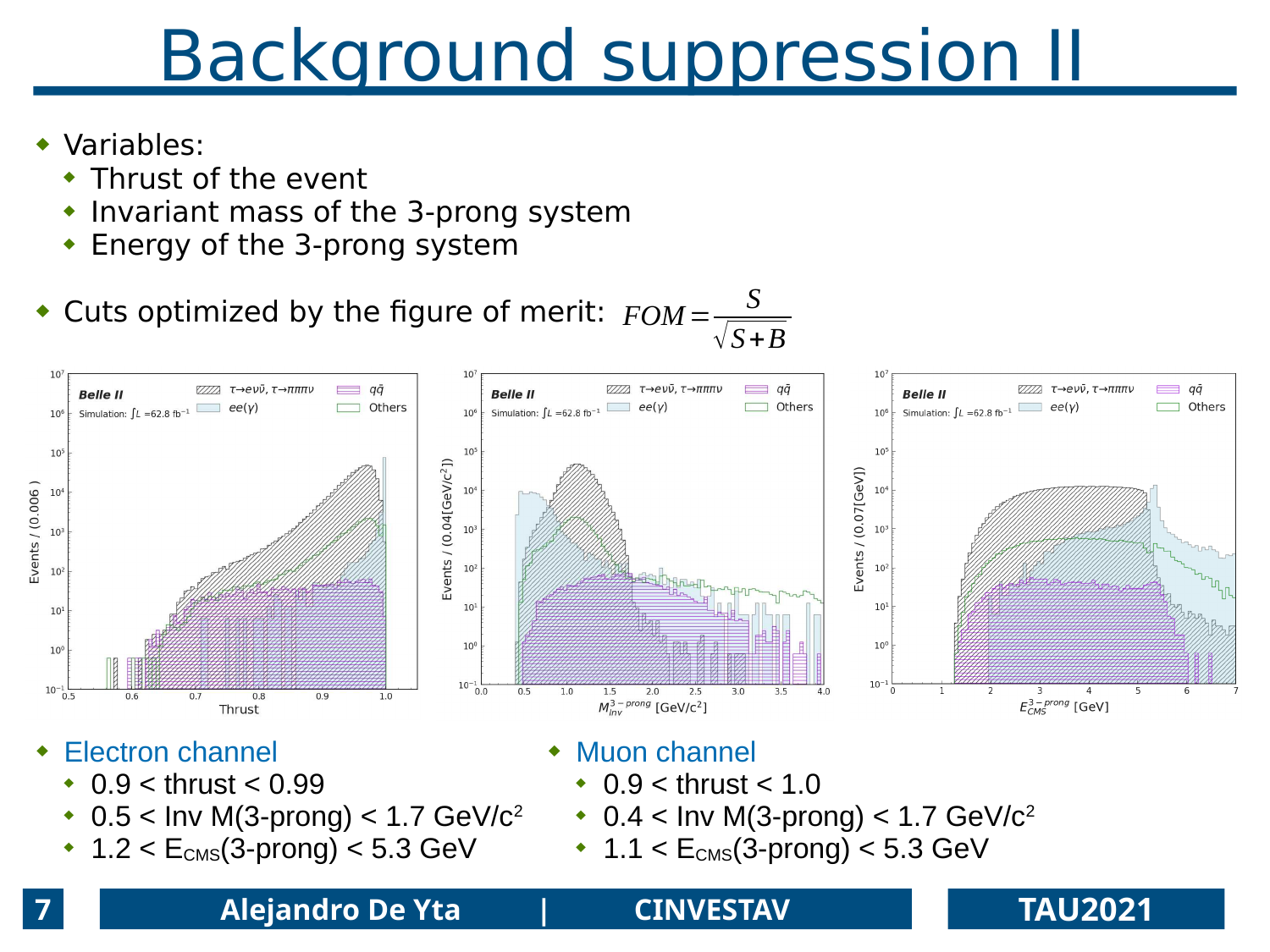### τ Pseudo-rest Frame

 In the signal τ rest frame, the momentum of the lepton will be a monoenergetic peak with position depending on the  $\alpha$  mass.

 $\vec{P}_{3\pi}$ 

 $\tau$ 

 $\tau$ 

 $-\vec{P}_{3\pi}$ 

- We cannot access the τ rest frame directly due to missing particles
	- Use ARGUS method
		- $E_t = \sqrt{s/2}$
		- Approximation: τ flight direction given by the momentum of the 3-prong system

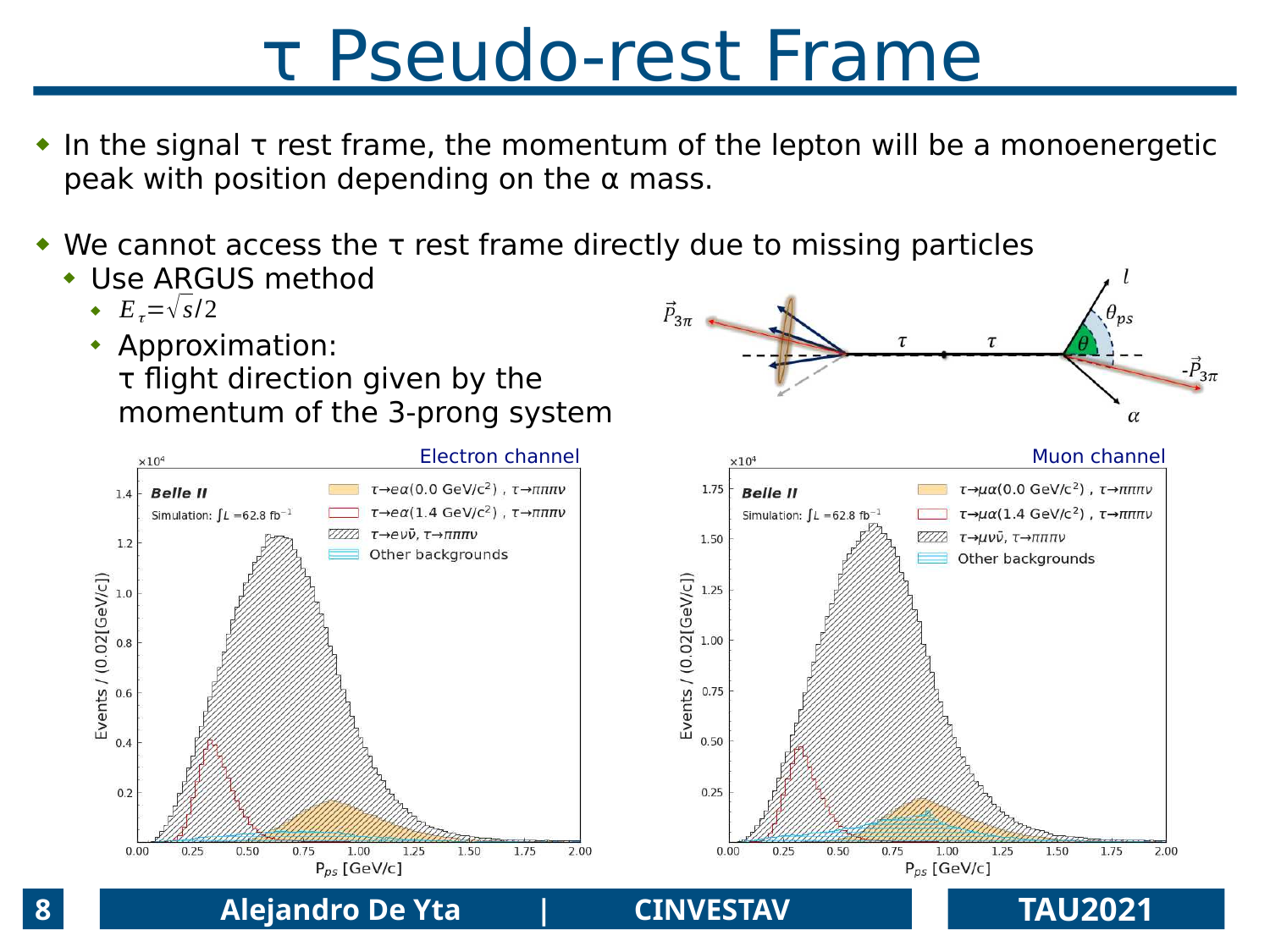## Statistical treatment

- Template based analysis
	- Fit the lepton momentum spectrum
	- Hypothesis test
- The data can be modeled as

$$
F(x) = N_{ea} f_{ea}(x) + N_{evv} f_{evv}(x) + N_{bkg} f_{bkg}(x)
$$

$$
= \frac{\varepsilon^{e\alpha}}{\varepsilon^{e\gamma\gamma}} N_{e\gamma\gamma} \text{ } \text{ } p\text{ } \text{ } o\text{ } i \text{ } f_{e\alpha}(x) + N_{e\gamma\gamma} f_{e\gamma\gamma}(x) + N_{b\gamma} f_{b\gamma}(x)
$$
\nwhere *f* is pdf for each contribution and

$$
poi \stackrel{\text{def}}{=} \frac{N_{e\alpha}}{N_{e\gamma\gamma}} \frac{\varepsilon^{e\gamma\gamma}}{\varepsilon^{e\alpha}} = \frac{Br(\tau \rightarrow e\alpha)}{Br(\tau \rightarrow e\gamma\gamma)}
$$

- Upper limit estimation (MC-based) for poi:
	- Modified frequentist approach: CL<sub>s</sub>
	- $\bullet$  UL at 95% CL
- Bayesian approach (work in progress)



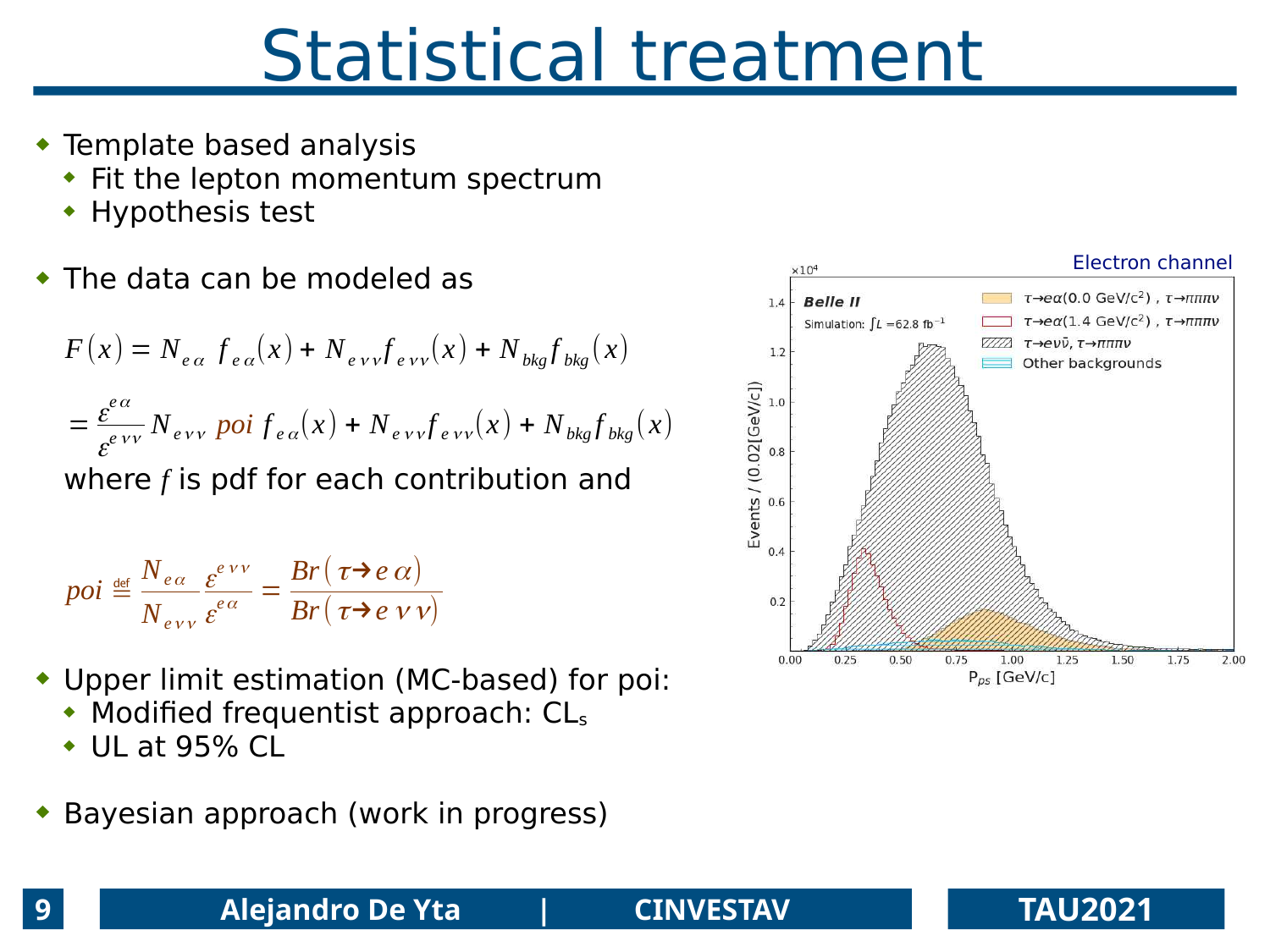### Upper limit sensitivity

- We provide the UL sensitivity for  $Br(\tau \rightarrow l\alpha)/Br(\tau \rightarrow l\nu\nu)$  at 95% CL for  $L_{int} = 62.8$  fb<sup>-1</sup>
- No systematic uncertainties are included

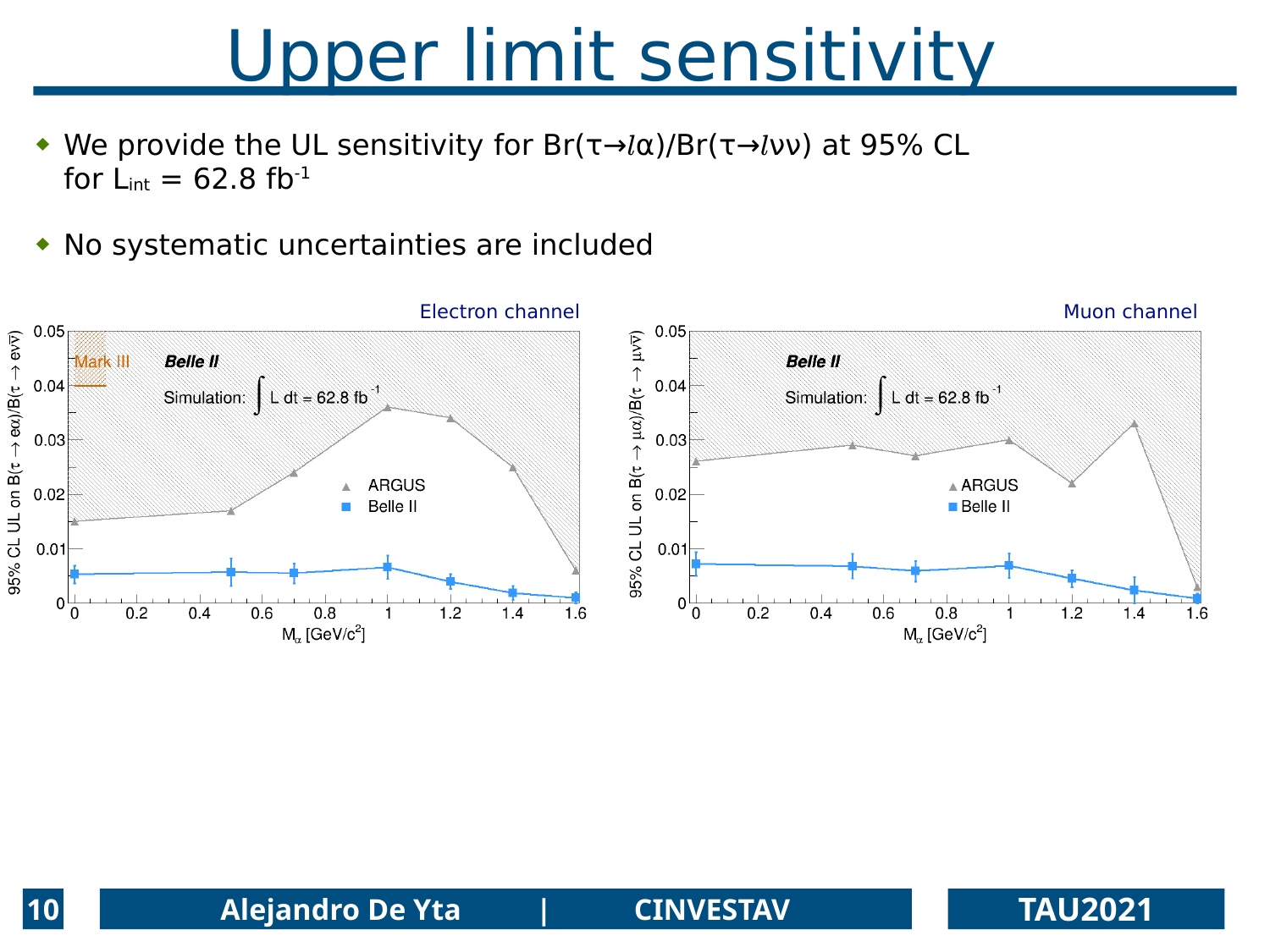## UL: systematic uncertainties

- We provide the UL sensitivity for  $Br(\tau \rightarrow l\alpha)/Br(\tau \rightarrow l\nu\nu)$  at 95% CL for  $L_{int} = 62.8$  fb<sup>-1</sup>
- We have identified the sources of dominant systematic uncertainties
	- ◆ LID
	- Trigger



A scenario with reduced systematic effects is expected.

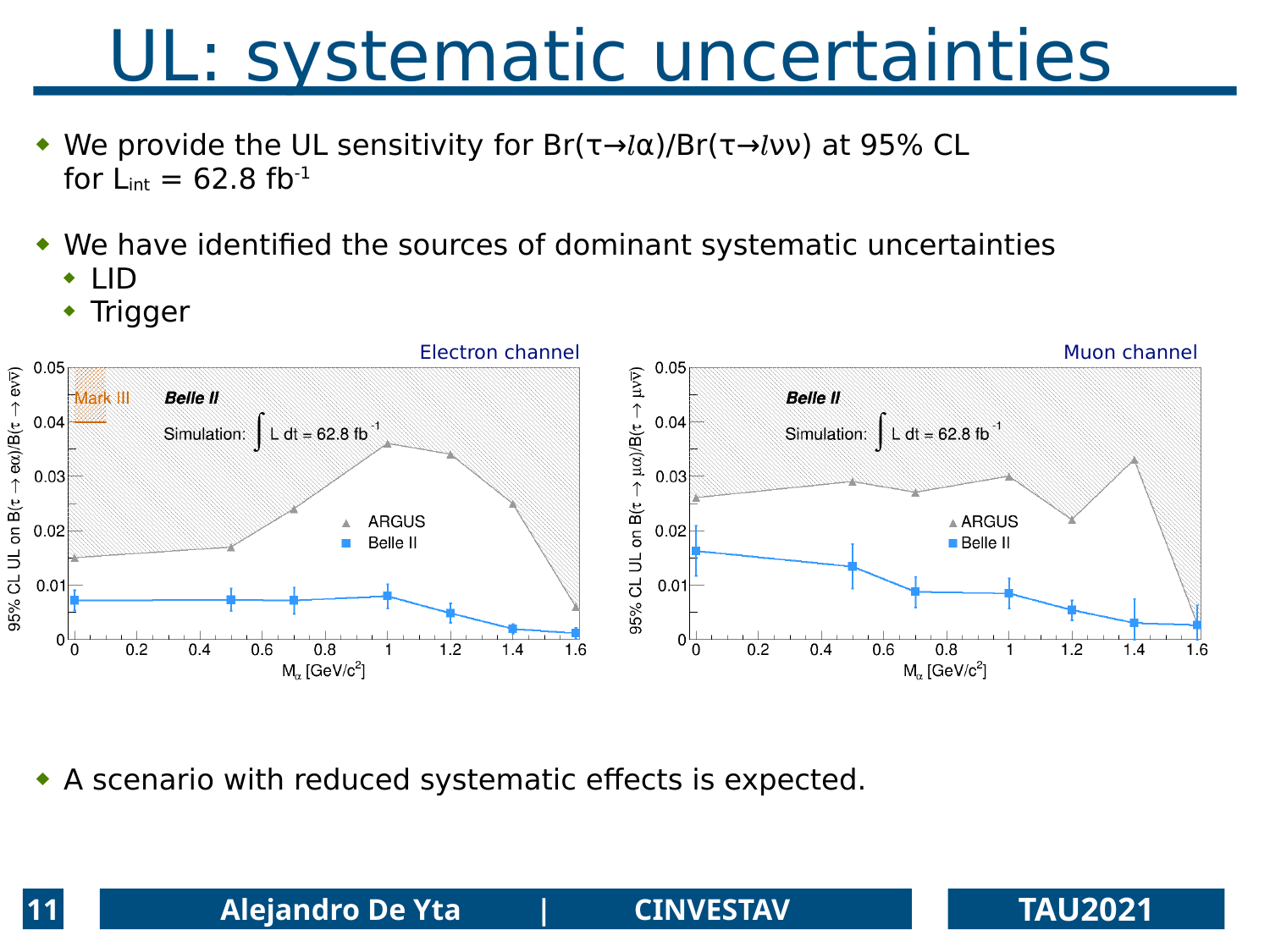# Conclusions & perspectives

- We estimate the UL sensitivity for  $Br(\tau \rightarrow l\alpha)/Br(\tau \rightarrow l\nu\nu)$  at 95% CL for  $L_{int} = 62.8$  fb<sup>-1</sup>
- We identify possible sources of systematic effects:
	- Some of them seem to be negligible
	- For the non-negligible sources, we included their effects in the upper limit estimation
- This is a closed box analysis
	- Data-MC validation procedure is ongoing
	- We aim to open the box in the near future

Stay tuned!

### Thank you for your attention!